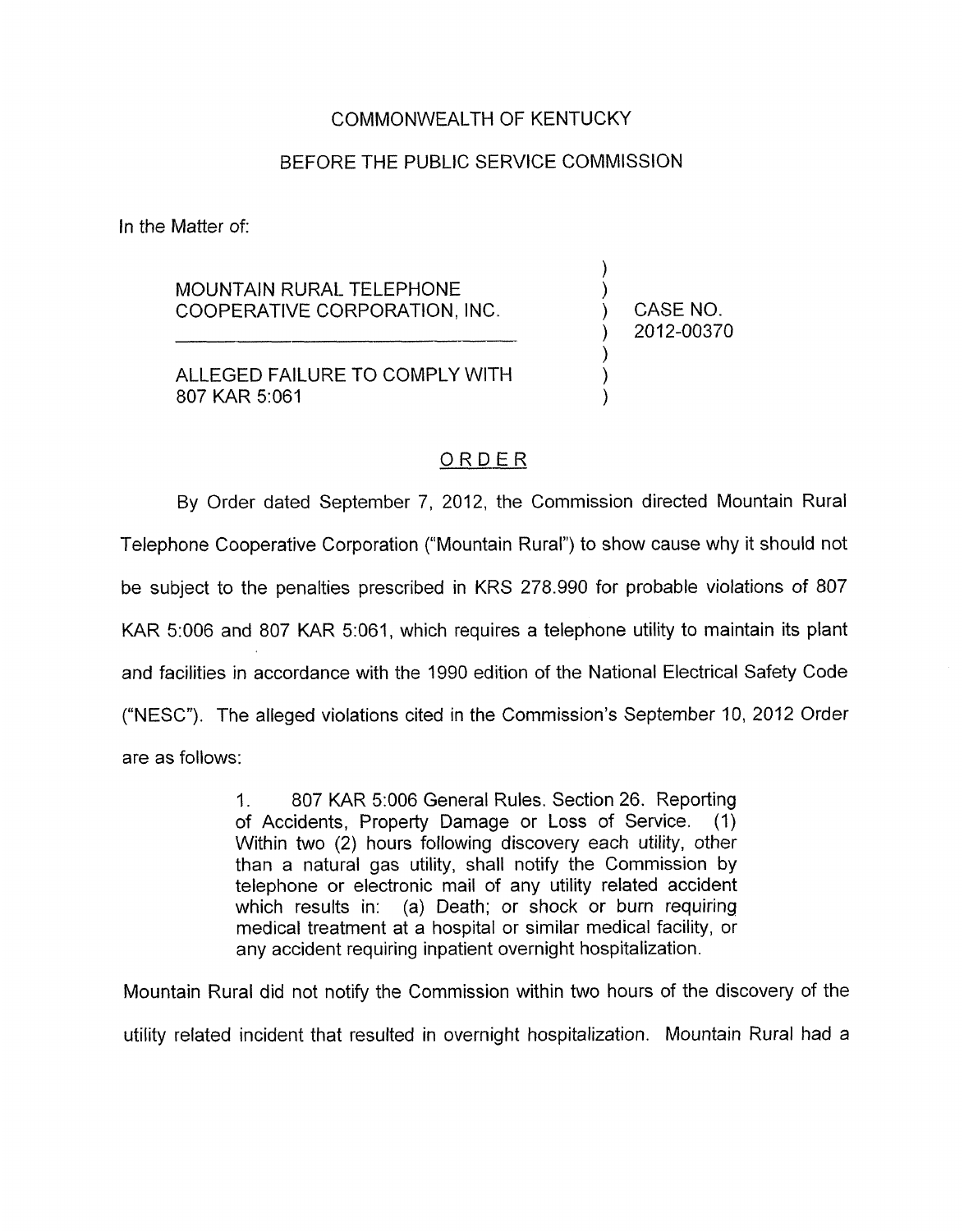reportable incident occur on April 4, 2012 and did not report that incident until April 18,

2012.

2. 1990 NESC Section 42, Rule 421.B-General Operating Routines-Area Protection-1. Areas Accessible to Vehicular and Pedestrian Traffic-a. Before engaging in work that may endanger the public, warning signs or traffic control devices, or both, shall be placed conspicuously to alert approaching traffic. Where further protection is needed, suitable barrier guards shall be erected. Where the nature of work and traffic requires it, a person shall be stationed to ward traffic while the hazard exists.

Mountain Rural employees were constructing a new telephone line across a roadway

with the strand of wire lying across the roadway. Mountain Rural did not have warning

signs posted nor did it have any flagmen on site.

3. Mountain Rural Telephone Safety Manual-Section K-Roadway Safety-When performing maintenance or construction work near a roadway or public thruway of any kind, the use of warning flags, signs, cones, lights or flagmen must be used in such a manner as to provide adequate warning to the public that work is being performed in the immediate area.

Mountain Rural employees were constructing a new telephone line across a roadway with the strand of wire lying across the roadway. Mountain Rural did not have warning

signs posted nor did it have any flagmen on site.

The violations cited in the Commission's September 7, 2012 Order arose from an

April **4,** 2012 incident in Morgan County, Kentucky, wherein Richard Shaun Dalton, an employee of Mountain Rural, suffered injuries as a result of an accident while constructing a new line across a highway.

On September 27, 2012, Mountain Rural filed a response to the Commission's September 7, 2012 show cause Order and requested an informal conference be held in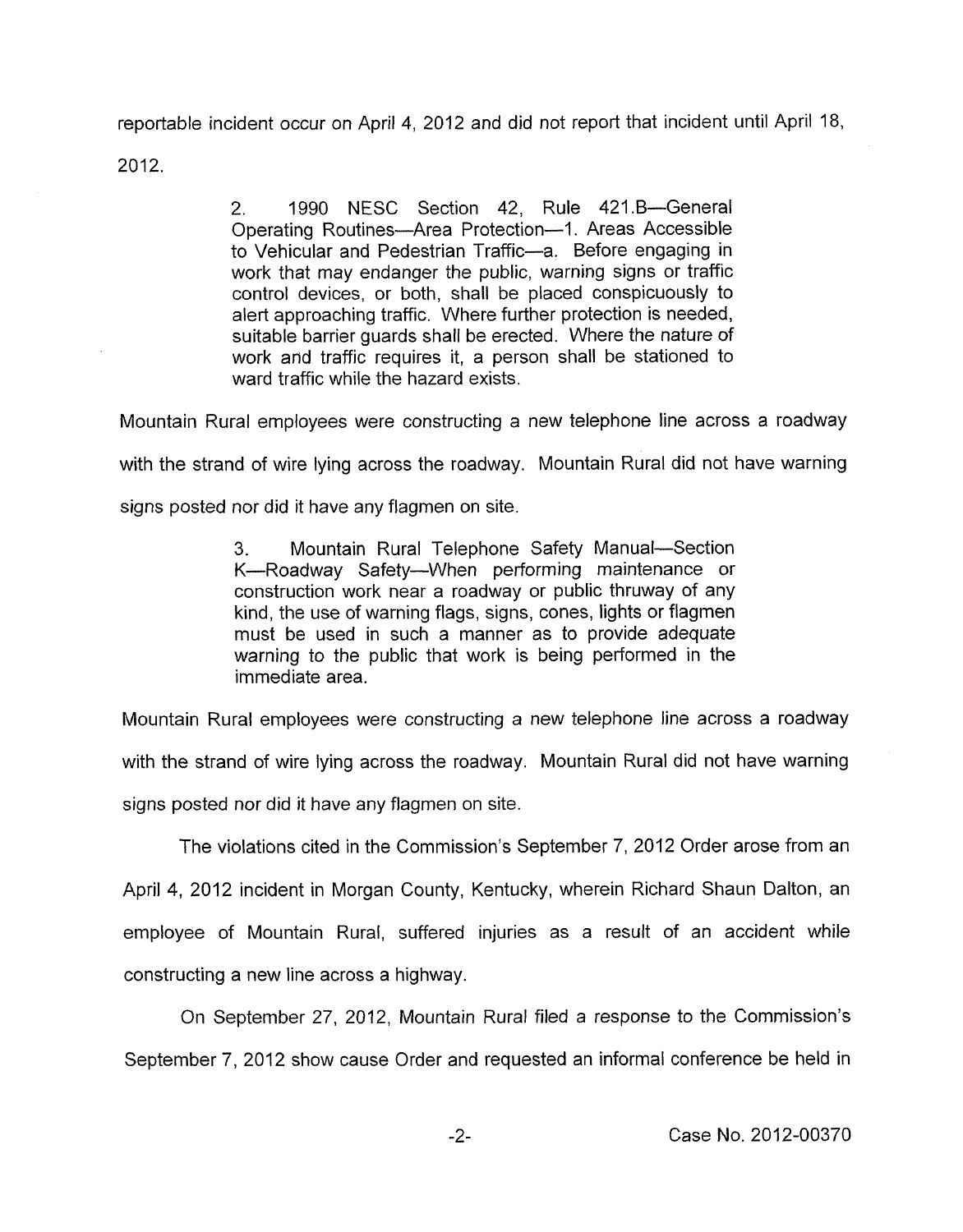this matter. The informal conference was held at the Commission's offices on November 8, 2012. The discussions at the informal conference led to the filing of a Joint Stipulation of Facts and Settlement Agreement (collectively referred to as "Settlement Agreement").

The Settlement Agreement, attached hereto as an Appendix and incorporated herein by reference, sets forth Mountain Rural's agreement with the statement of facts contained in the Commission Staffs Electric Utility Personal Injury Accident Report ("Report"), signed and dated July 18, 2012. The Report was appended to the Commission's September 7, 2012 show cause Order. The Settlement Agreement also discusses the remedial actions taken **by** Mountain Rural and a civil penalty in the amount of \$1,875.00 that Mountain Rural will pay in full satisfaction of this proceeding.

In determining whether the terms of the settlement Agreement are in the public interest and are reasonable, the Commission has taken into consideration the comprehensive nature of the Settlement Agreement and Mountain Rural's actions taken after the incident. Those actions include: adding training to safety meetings regarding accident notifications; preparing and distributing accident notification cards to employees and contractors; establishing a certification class for employees to be certified by the Kentucky Department of Transportation as flagmen; and cooperation in achieving a resolution of this proceeding.

Based on the evidence of the record and being otherwise sufficiently advised, the Commission finds that the Settlement Agreement is in accordance with the law and does not violate any regulatory principle. The Settlement Agreement is a product of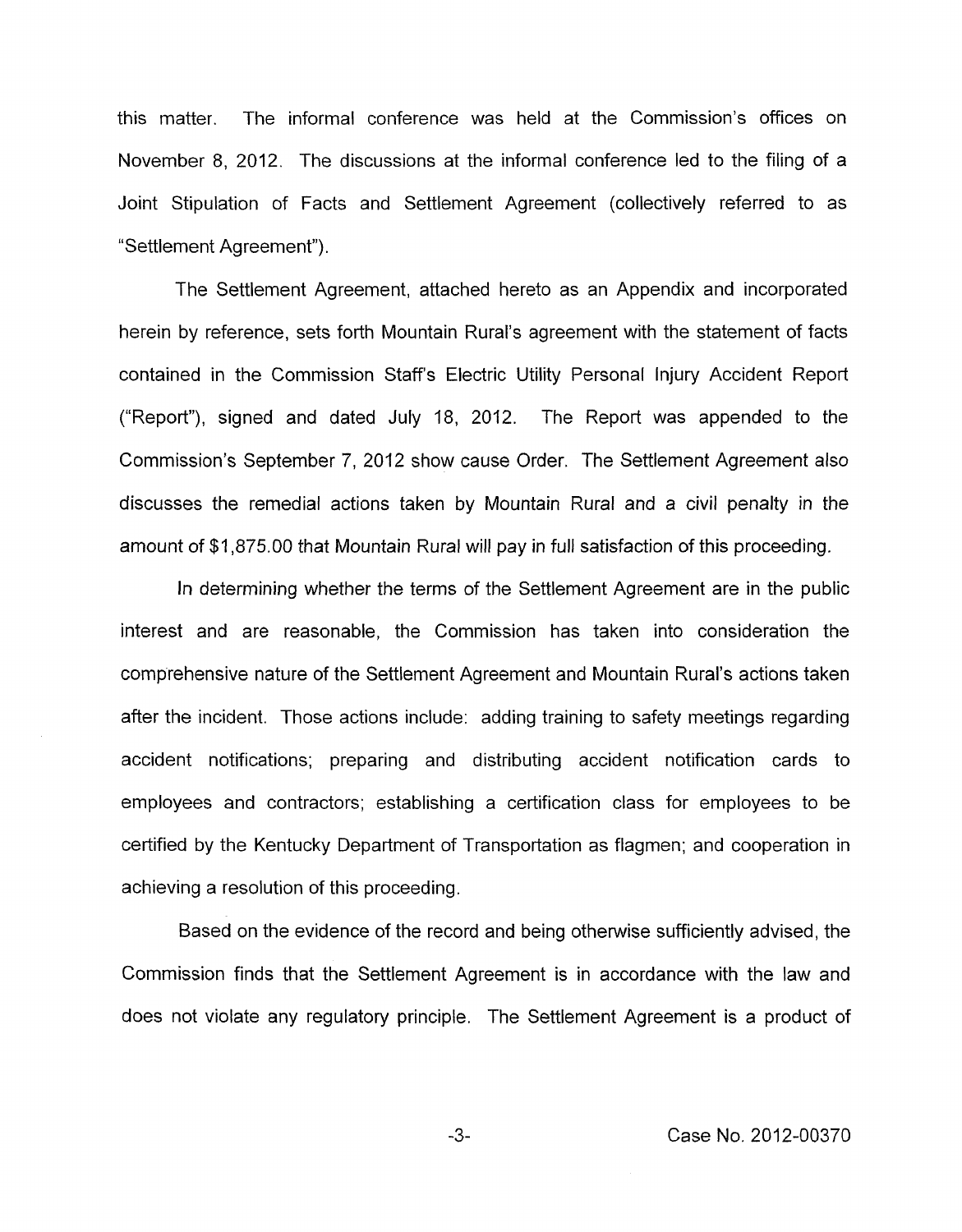IT IS THEREFORE ORDERED that:

1. The Joint Stipulation of Facts and Settlement Agreement is adopted and approved in its entirety as a complete resolution of all issues in this case.

2. Mountain Rural is assessed a penalty of \$1,875.00.

3. Mountain Rural shall pay the \$1,875.00 civil penalty within 30 days of the date of this Order by cashier's check or money order payable to the Kentucky State Treasurer and mailed or delivered to the Office of General Counsel, Kentucky Public Service Commission, 211 Sower Boulevard, Post Office Box 615, Frankfort, Kentucky 40602.

**4.** Within 30 days of the date of this order, Mountain Rural shall provide a copy of each of its incident notification contact cards to the Commission, including the contact card with the Commission's contact information, as well as Mountain Rural's management contact information. Mountain Rural shall also provide copies of the contact card with Mountain Rural's contact information to each of Mountain Rural's contractors.

5. Mountain Rural shall review and update the incident reporting contact information for both Mountain Rural staff and Commission Staff on a regular basis. Mountain Rural will make any changes to relevant incident notification contact card and provide new copies of the revised incident reporting contact card to the relevant individuals.

6. Within 30 days of the date flagman certification is obtained by Mountain Rural's employees, Mountain Rural shall provide the Commission with a summary of the training received to certify flagmen by the Kentucky Department of Transportation,

**.-4-** Case No. 2012-00370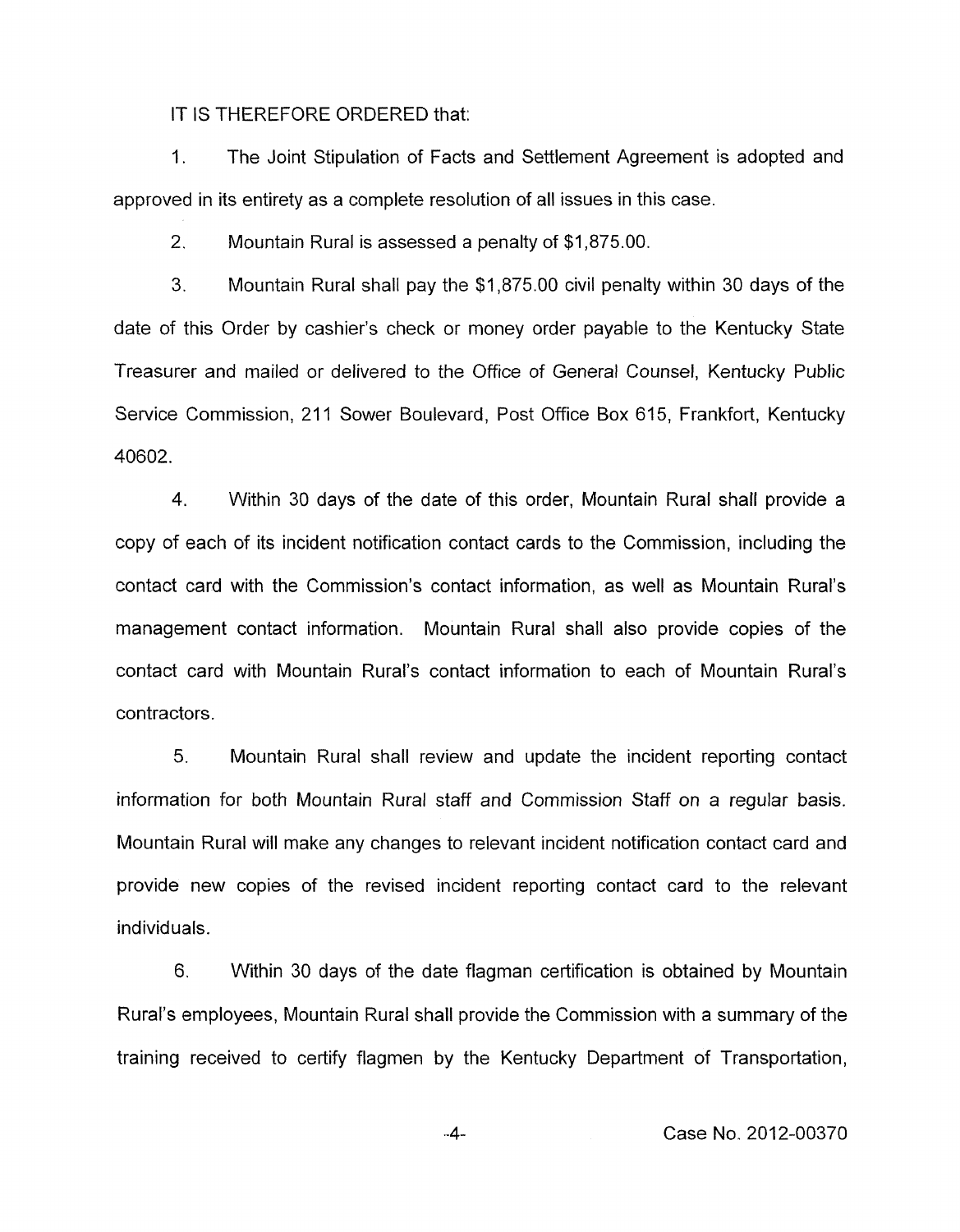including any recertification requirements for employees to maintain the certification, and a list of Mountain Rural employees who received the certification.

7. The hearing scheduled for January 15,2013 is cancelled.

8. Upon payment of the \$1,875.00 civil penalty, this case shall be closed and removed from the Commission's docket without further Order of the Commission.

9. Any documents filed in the future pursuant to ordering paragraphs **4**  through 6 herein shall reference this case number and shall be retained in the utility's general correspondence file.

> By the Commission **ENTERED** JAN 11 2013 KENTUCKY PUBLIC SERVICE COMMISSION

ATTEST:

*Corson D. Duemoll for* 

Case No. 2012-00370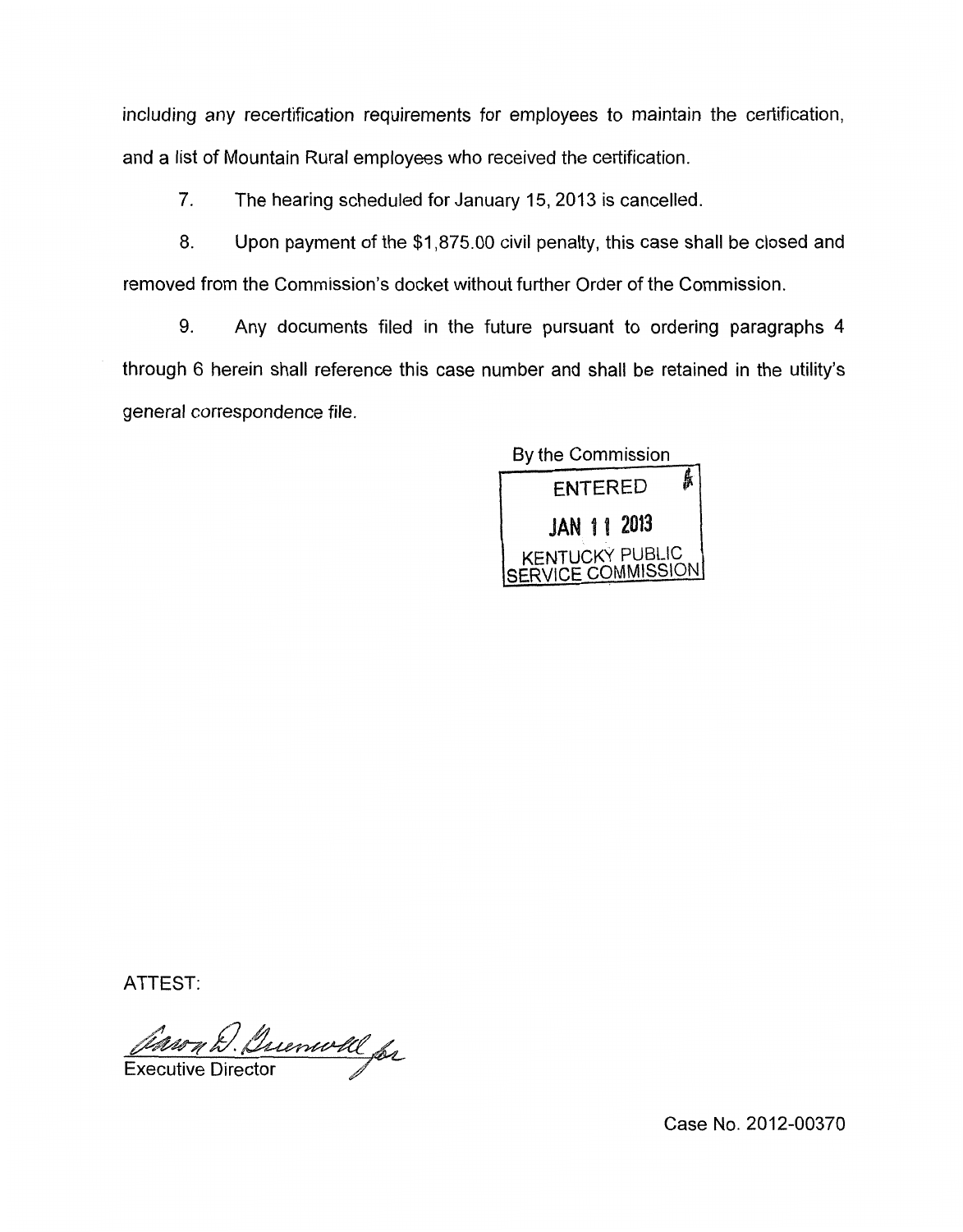# APPENDIX

# APPENDIX TO AN ORDER OF THE KENTUCKY PUBLIC SERVICE COMMISSION IN CASE NO. 2012-00370 **JAN 1 1 2013**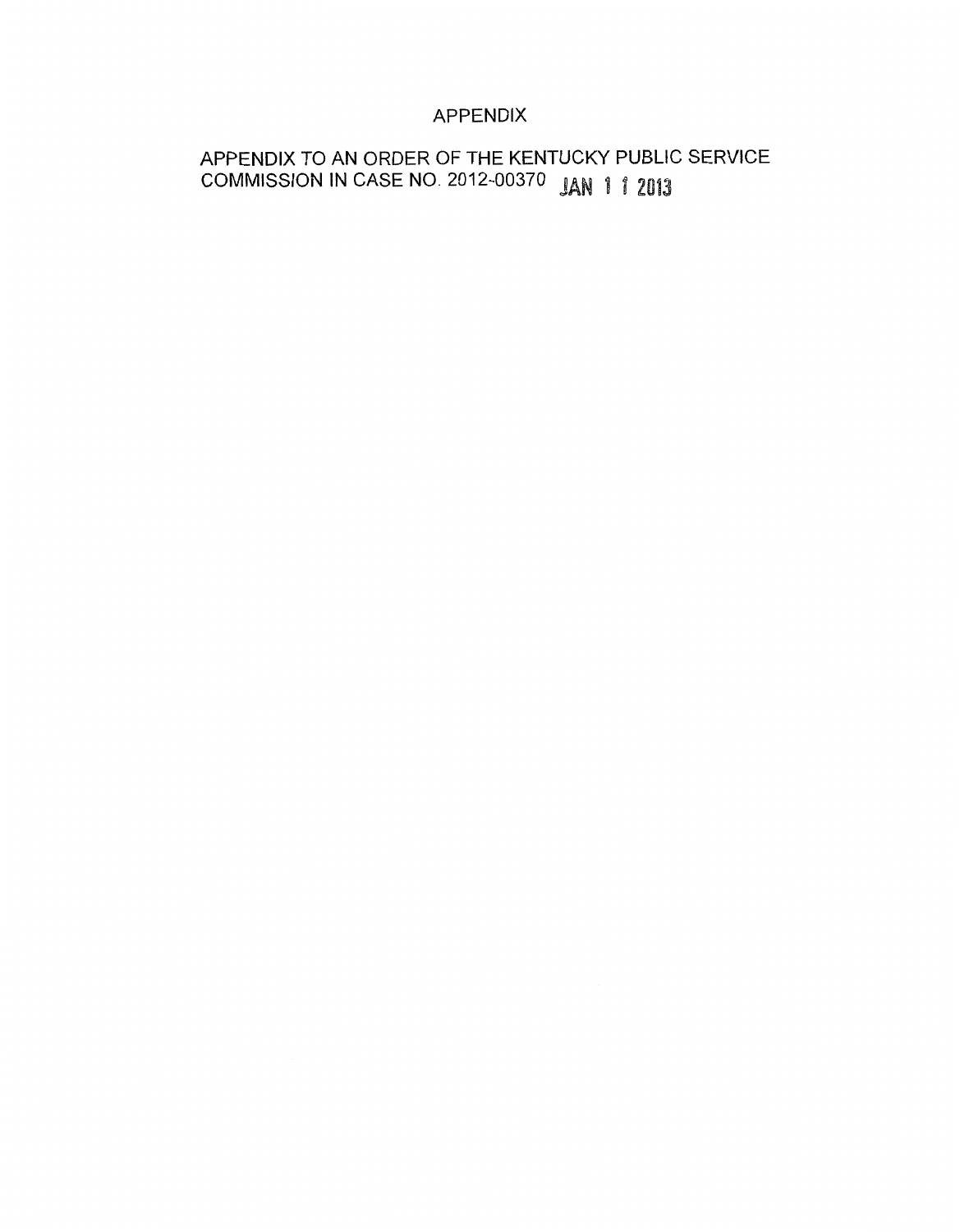#### COMMONWEALTH OF KENTUCKY

#### BEFORE THE PUBLIC SERVICE COMMISSION

in the Matter of:

MOUNTAIN RURAL TELEPHONE COOPERATIVE CORPORATION ) - )

CASE NO. 2012-00370

ALLEGED FAILURE TO COMPLY WITH 807 KAR 5:061

#### **STIPULATION OF FACTS AND SETTLEMENT AGREEMENT**

 $\mathcal{V}$ 

This agreement is formally known as a Stipulation of Facts and Settlement Agreement ("Settlement Agreement"). The parties to this Settlement Agreement are Mountain Rural Telephone Cooperative Corporation, Inc. ("Mountain Rural") and Staff of the Kentucky Public Service Commission ("Commission Staff'). It is the intent and purpose of the parties hereto to express their agreement on a mutually satisfactory resolution of all the issues in the proceeding.

It is understood by the parties that this Settlement Agreement is not 'binding upon the Public Service Commission ("Commission"). The Commission must independently approve and adopt this Settlement Agreement before this matter can be deemed concluded and removed from the Commission's docket. The parties have expended considerable efforts to reach a stipulation as to the facts of this matter, as well as in developing a proposal for settlement. Mountain Rural and Commission Staff agree that this Settlement Agreement, viewed in its entirety, constitutes a reasonable resolution of all issues in this proceeding.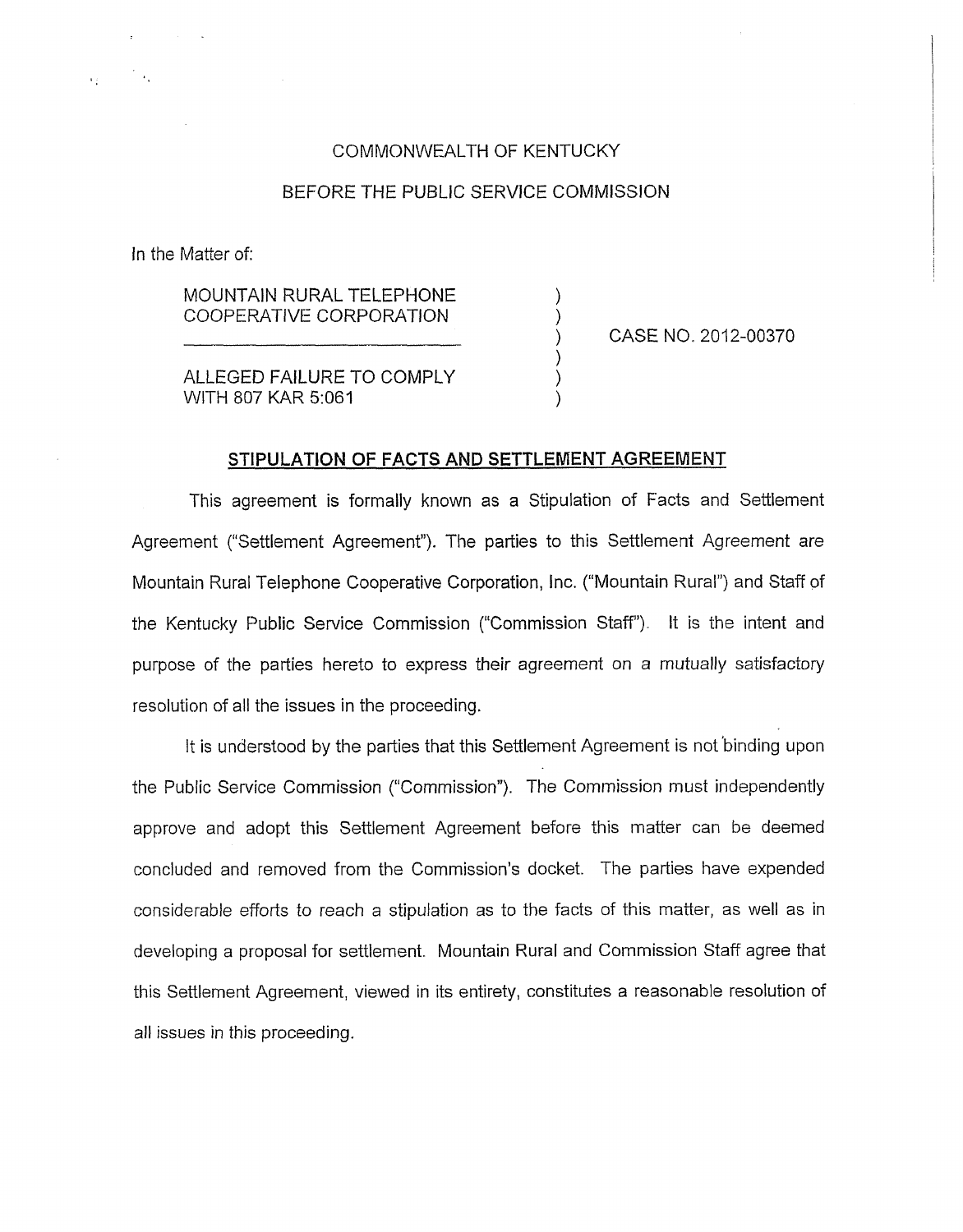In addition, the adoption of this Settlement Agreement will eliminate the need for the Commission, Commission Staff , and Mountain Rural to expend significant resources in litigating this proceeding and will eliminate the possibility of, and any need for, rehearing or appeals *of* the Commission's final Order.

#### **FACTS**

Mountain Rural and Commission Staff submit this stipulation of facts for the Commission's consideration. Commission Staff submitted to the Commission an Incident Investigation Report ("Report") regarding this incident. The report alleges that on April 4, 2012, at Woodsbend on Bays Bend Road in Morgan County, Kentucky, Richard Shaun Dalton, a Mountain Rural employee, sustained injuries as a result of an accident while constructing a new telephone line across a roadway. Mountain Rural did not report this incident at the time it occurred, but did report this incident to Commission investigator Scott Morris on April 18, 2012. This subsequent reporting was prompted by Mountain Rural and Mr. Morris's discussions related to the Commission's reporting requirements, which took place while Mr. Morris was on site investigating a separate incident. Mr. Morris gave Mountain Rural the most recent version of the Commission's contact list for reporting incidents and outages and requested that Mountain Rural provide a summary report of this incident within seven days.

According to Mountain Rural's seven day report, Mr. Dalton was injured when a passing vehicle caught a metal cable strand stretched across the roadway, causing the strand to collide with Mr. Dalton and knock him to the blacktop. Mr. Dalton was the ground man and another Mountain Rural employee, Toby Wells, was on the pole for purposes of this job. On the day of the incident, Mountain Rural's crew had attached

Page 2 of 8 Case No. 2012-00370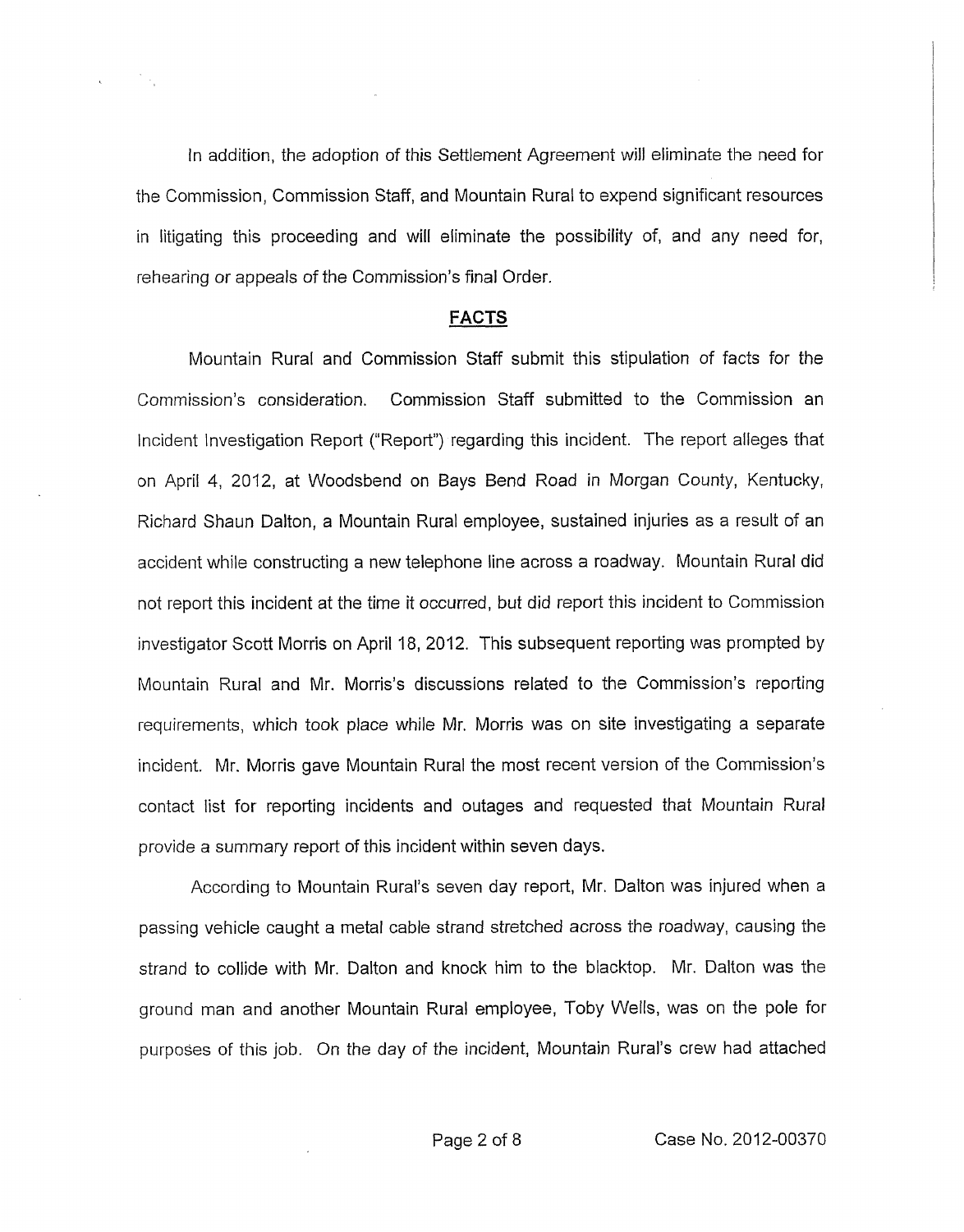one end of the strand to a dead end pole and the other end of the strand remained attached to the flat bed spool, with the length of the strand laid flat across the roadway. Mr. Dalton was standing between the pole and the strand at the time of the incident. The slack was pulled from the strand lying on the road, which allowed the strand to rise approximately two feet above the roadway. A passing vehicle hooked the raised strand, causing it to pull towards Mr. Dalton and knock him to the ground. Mr. Dalton suffered a fractured skull, three small broken bones around the eye socket and a black eye.

The jerk of the strand also caused Mr. Wells's gaffs to come out of the pole. Mr. Wells was able to stabilize himself by holding onto a <sup>3</sup>/4 bolt in the pole long enough to secure his hooks back into the pole and, therefore, did not sustain any injuries as a result of this incident.

According to Mountain Rural, Mike Howard was the supervisor on this job. Mr. Howard had helped dig an anchor prior to connecting the strand to the pole, while the rest of the crew began running the strand and attached it to the take-off pole. Mr. Howard laid the strand in the ditch, made sure it was flat across the roadway, and then went to the other end of the job to help with additional preparations. No road signs were displayed at the time of the incident.

Mountain Rural and Commission Staff agree that the Report fairly and accurately describes events which occurred on the day of the April 4, 2012 incident.

#### **SHOW CAUSE ORDER**

By a Show Cause Order dated September 7, 2012, the Commission initiated this proceeding to determine whether Mountain Rural should be subject to the penalties prescribed in KRS 278.990 for probable violations of 807 KAR 5:006 and 807 KAR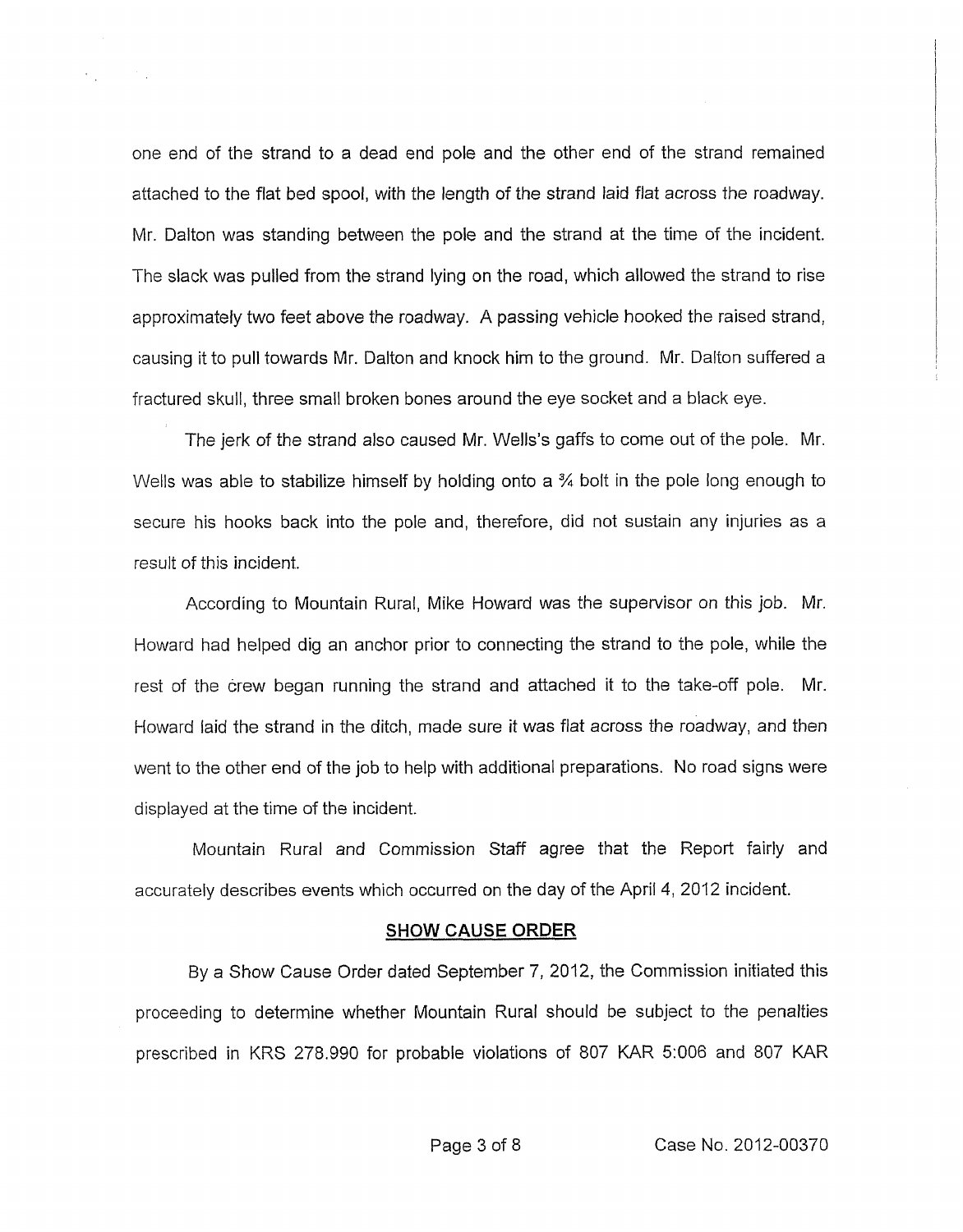5:061 § 3, which requires a telephone utility to maintain its plant and facilities in accordance with the 1990 edition of the National Electrical Safety Code ("NESC"). Specifically, the sections alleged to be violated are as follows:

> 1. 807 KAR 5:006 General Rules. Section 26. Reporting of Accidents, Property Damage or Loss of Service. (1) Within two (2) hours following discovery each utility, other than a natural gas utility, shall notify the Commission by telephone or electronic mail of any utility related accident which results in: (a) Death; or shock or burn requiring medical treatment at a hospital or similar medical facility, or any accident requiring inpatient overnight hospitalization.

> 2. 1990 NESC Section 42, Rule 421.B-General Operating Routines-Area Protection-1. Areas Accessible to Vehicular and Pedestrian Traffic-a. Before engaging in work that may endanger the public, warning signs or traffic control devices, or both, shall be placed conspicuously to alert approaching traffic. Where further protection is needed, suitable barrier guards shall be erected. Where the nature of work and traffic requires it, a person shall be stationed to ward traffic while the hazard exists.

> 3. Mountain Rural Telephone Safety Manual-Section K-Roadway Safety-When performing maintenance or construction work near a roadway or public thruway of any kind, the use of warning flags, signs, cones, lights or flagmen must be used in such a manner as to provide adequate warning to the public that work is being performed in the immediate area.

On September 27, 2012, Mountain Rural filed a response to the Commission's

September 7, 2012 Order and requested an informal conference be held in this matter.

Pursuant to that request, an informal conference was scheduled in this matter for

November 8, 2012, at the Commission's Frankfort offices. Representatives of Mountain

Rural were in attendance, as were Commission Staff.

During the informal conference, representatives of Mountain Rural confirmed that proactive steps have been taken to improve the reporting of incidents and to have its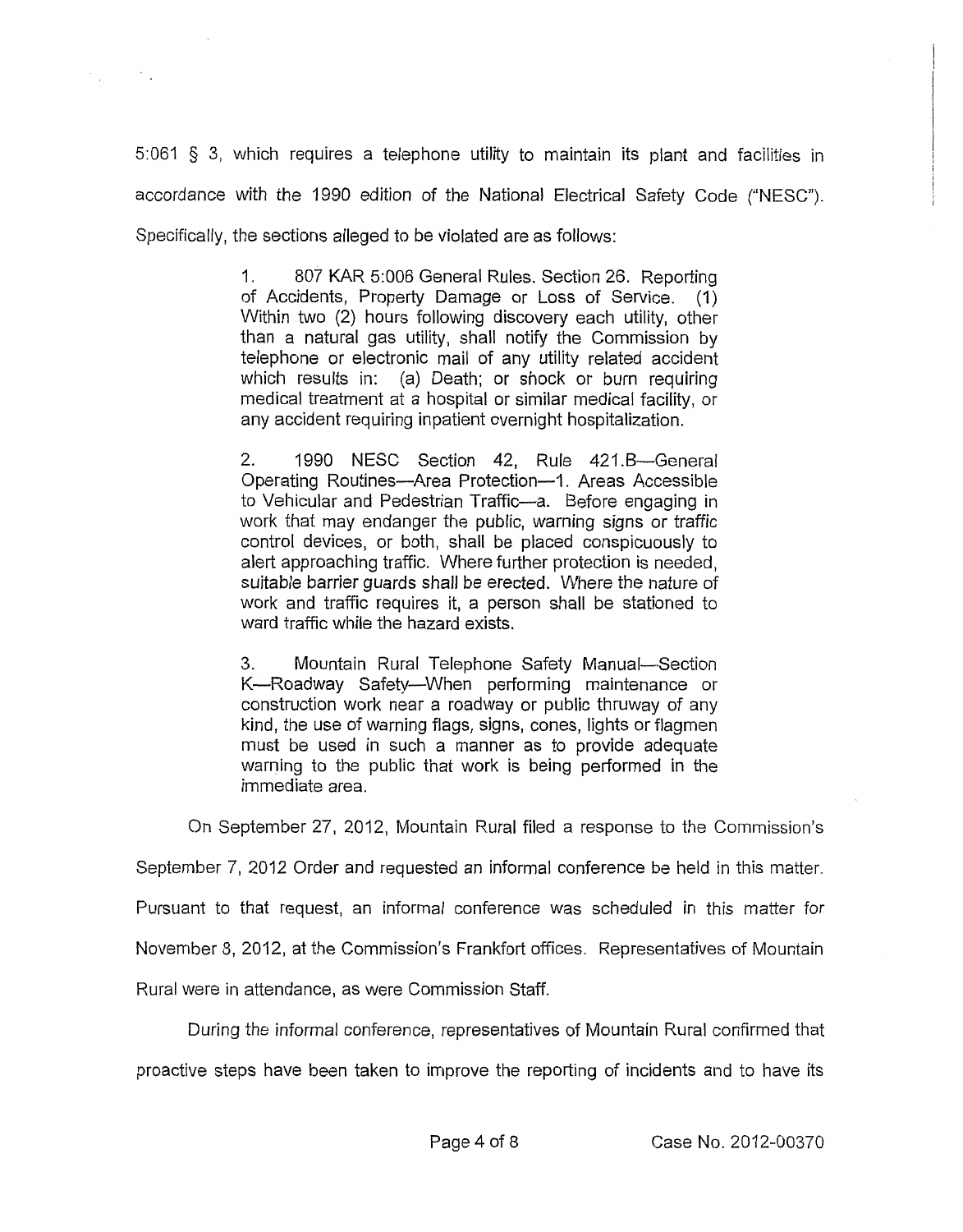flagmen certified through the Kentucky Department of Transportation. Mountain Rural also provided Commission Staff with a binder of information pertaining to all changes in policies and procedures that have been made since this incident. Mountain Rural filed a copy of this information in the record of this case on November 14, 2012.

 $\sim 10$ 

### **SETTLEMENT AGREEMENT**

As a result of discussions held during the informal conference, Mountain Rural and the Commission Staff submit the following Settlement Agreement for the Commission's consideration in this proceeding:

1. Mountain Rural agrees that the Commission Staff's Incident Investigation Report, Appendix to the Commission's September 7, 2012 Order in this matter, accurately describes and sets forth material facts and circumstances surrounding the April **4,** 2012 incident.

*2.* In settlement of this proceeding, Mountain Rural agrees for a civil penalty of \$1,875.00 to be assessed. Mountain Rural agrees to pay the \$1,875.00 civil penalty within 30 days of the date of the Commission's Order approving this Settlement Agreement. The scope of this proceeding is limited by the Commission's September 7, 2012 Order on whether Mountain Rural should be assessed a penalty under KRS 278.990 for violations of 807 KAR 5:006 and 807 KAR 51061 and the adequacy, safety, and reasonableness of its practices related to the construction, installation and repair of electric facilities and whether such practices require revision. Neither the payment of the \$1,875.00 nor any other agreement contained in this Stipulation shall be construed as an admission by Mountain Rural of any liability in this matter, or in any legal proceeding or lawsuit arising out of the facts set forth in the Report, nor shall the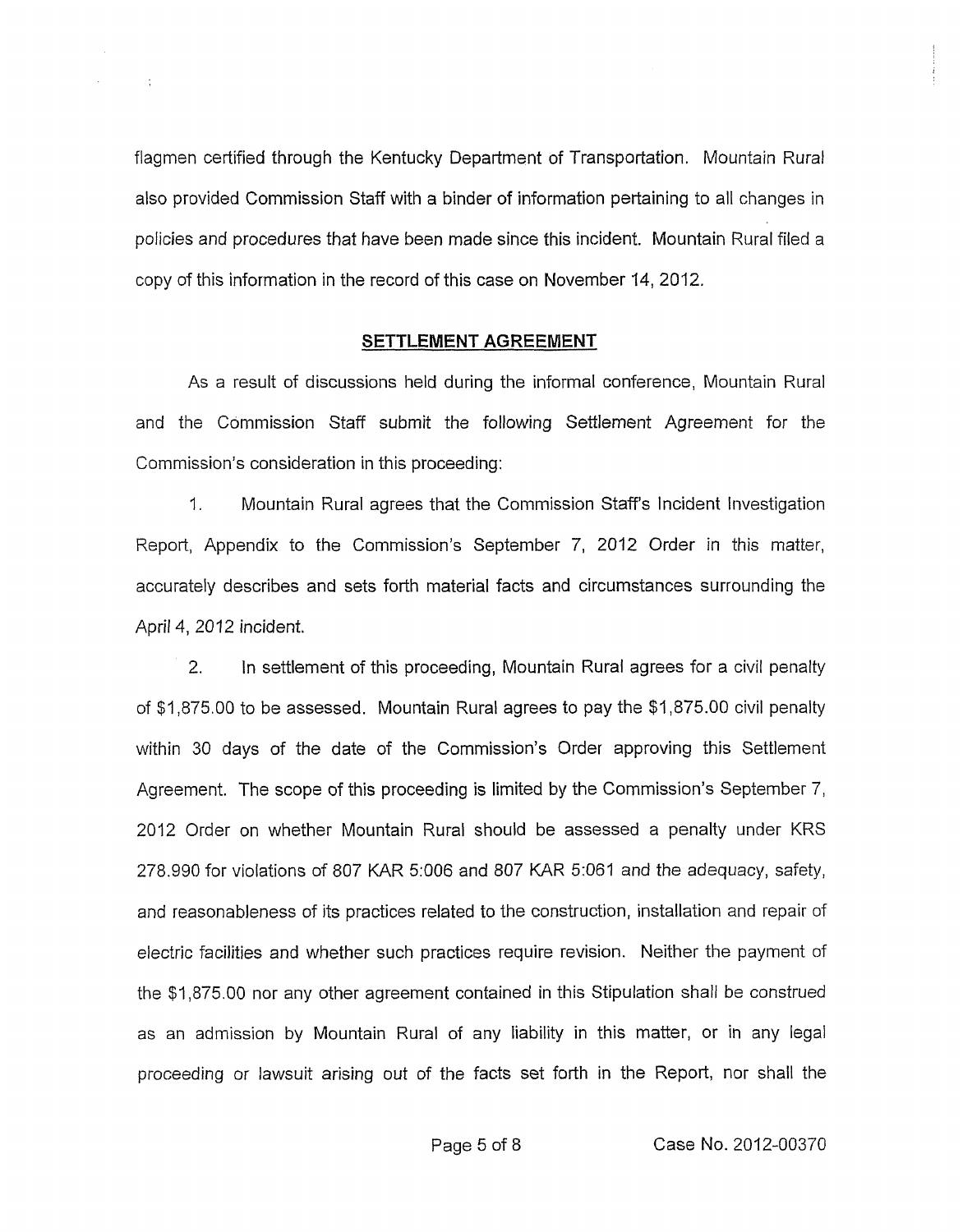Commission's acceptance of this Settlement Agreement be construed as a finding of a violation of any Commission regulation or NESC rule.

*3.* Within 30 days of the date of the Commission's Order approving this Settlement Agreement, Mountain Rural shall provide a copy of each of Mountain Rural's incident notification contact cards, including the contact card with Mountain Rural's management's contact information and the contact card with the Commission's contact information, to the Commission. Mountain Rural shall also provide copies of the contact card with Mountain Rural's management's contact information to each of Mountain Rural's contractors.

4. Mountain Rural shall review and update the incident reporting contact information for both Mountain Rural management and Commission Staff on a regular basis. During Mountain Rural's periodic review of the incident reporting contact information, if Mountain Rural learns that either Mountain Rural's management's or the Commission Staff's contact information has changed, Mountain Rural will make any changes to the relevant incident notification contact card and provide new copies of the revised incident reporting contact card to the relevant employees and/or contractors of Mountain Rural.

5. Within 30 days of the date on which flagman certification is obtained by Mountain Rural's employees, Mountain Rural shall provide the Commission with a summary of the training received to certify flagmen by the Kentucky Department of Transportation, including any recertification requirements for employees to maintain the certification, and a list of Mountain Rural's employees who receive the certification.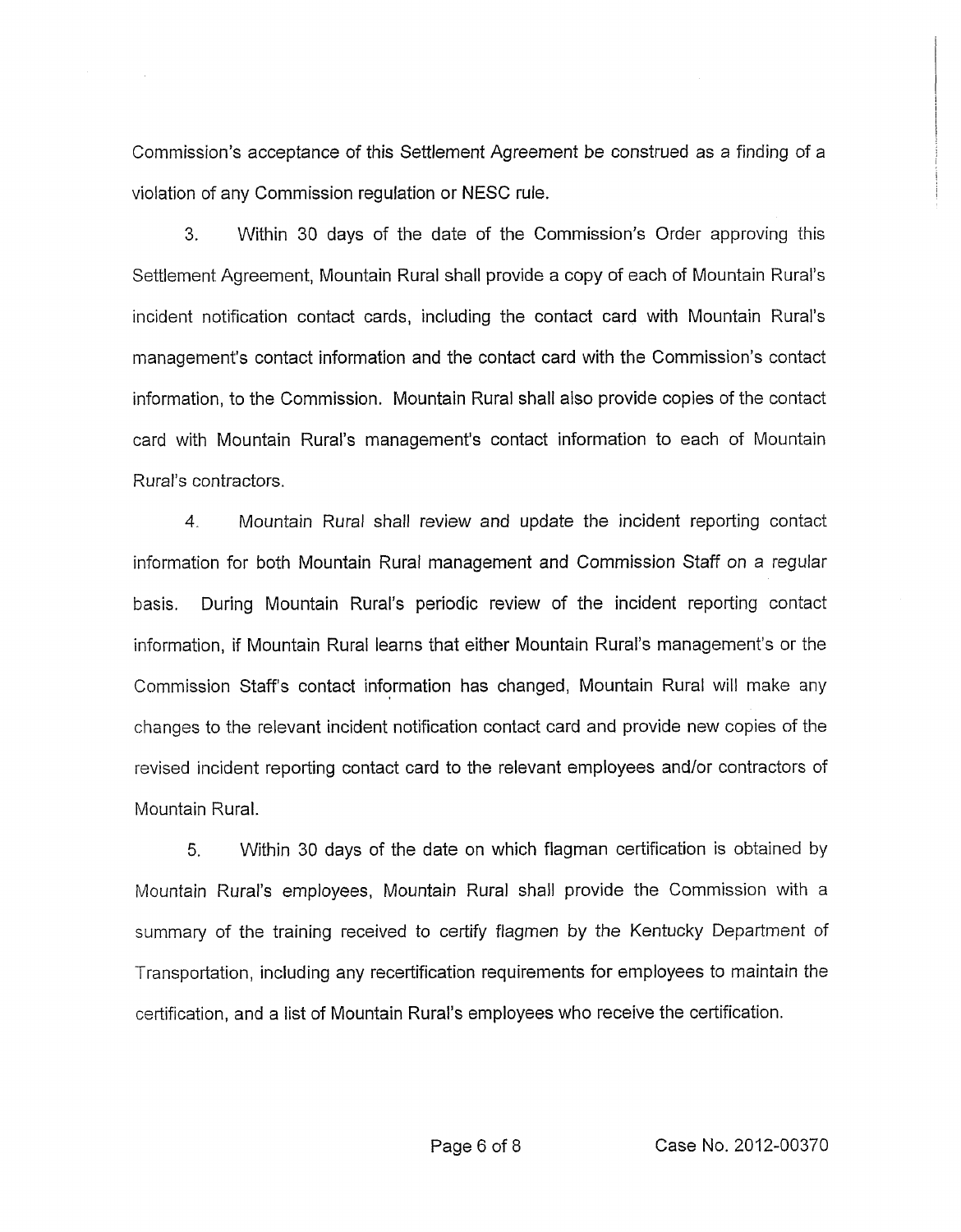6. In the event that the Commission does not accept this Settlement Agreement in its entirety, Mountain Rural and Commission Staff reserve their rights to withdraw from it and require that a hearing be held on any and all issues involved and that none of the provisions contained within this Settlement Agreement shall be binding upon the parties; used as an admission by Mountain Rural of any liability in any legal proceeding, administrative proceeding or lawsuit arising out of the facts set forth in the Incident Investigation Report; or otherwise used as an admission by either party.

*7.* This Settlement Agreement is for use in Cornmission Case No. 2012- 00370, and no party to this matter shall be bound by any part of this Settlement Agreement in any other proceeding, except that this Settlement Agreement may be used in any proceedings by the Commission to enforce the terms of this Settlement Agreement or to conduct a further investigation of Mountain Rural's service. Mountain Rural shall not be precluded or estopped from raising any issue, claim or defense therein by reason of the execution of this Settlement Agreement.

8. Mountain Rural and Commission Staff agree that this Settlement Agreement is reasonable, is in the public interest, and should be adopted in its entirety by the Commission. If adopted by the Commission, Mountain Rural agrees to waive its right to a hearing and will not file any petition for rehearing or seek judicial appeal.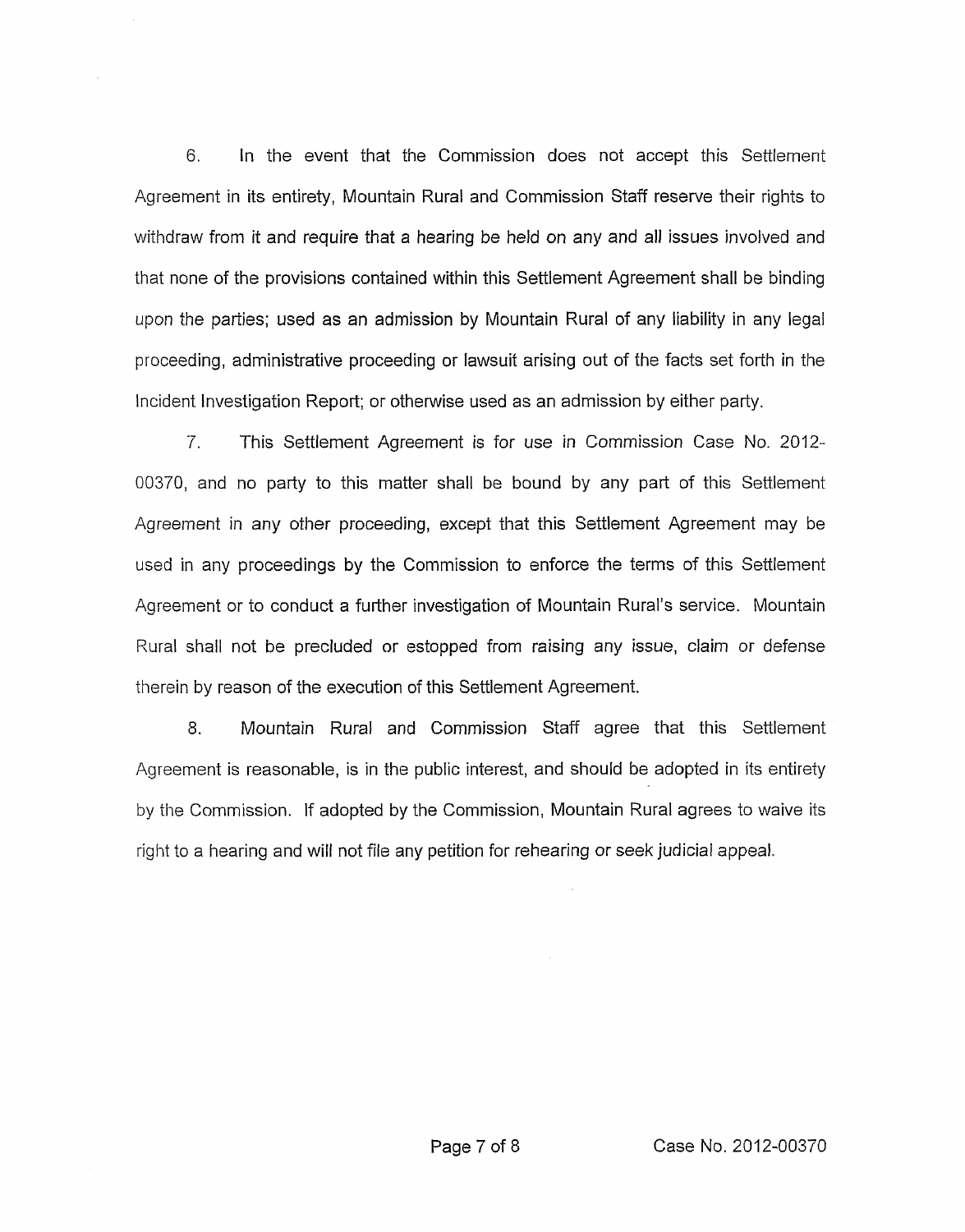# **MOUNTAIN RURAL TELEPHONE COOPERATIVE CORPORATION, INC.**

| By: (print name) | $W.$ A. Gillum         |
|------------------|------------------------|
| By: (sign name)  | WA Sillum              |
| Title:           | <u>General Manager</u> |
| Date:            | 12/10/2012             |

| By: (print name) | John E. Seleret |
|------------------|-----------------|
| By: (sign name)  |                 |
| Title:           | $C_8$ unsel     |
| Date:            | 2               |

# STAFF OF **THE KENTUCKY PUBLIC SERVICE COMMISSION**

| By: (print name) | <b>L</b> <sub>o</sub> Allyson Honaker |
|------------------|---------------------------------------|
| By: (sign name)  | <u> Honapu</u>                        |
| Title:           | <b>Staff Attorney</b>                 |
| Date:            |                                       |